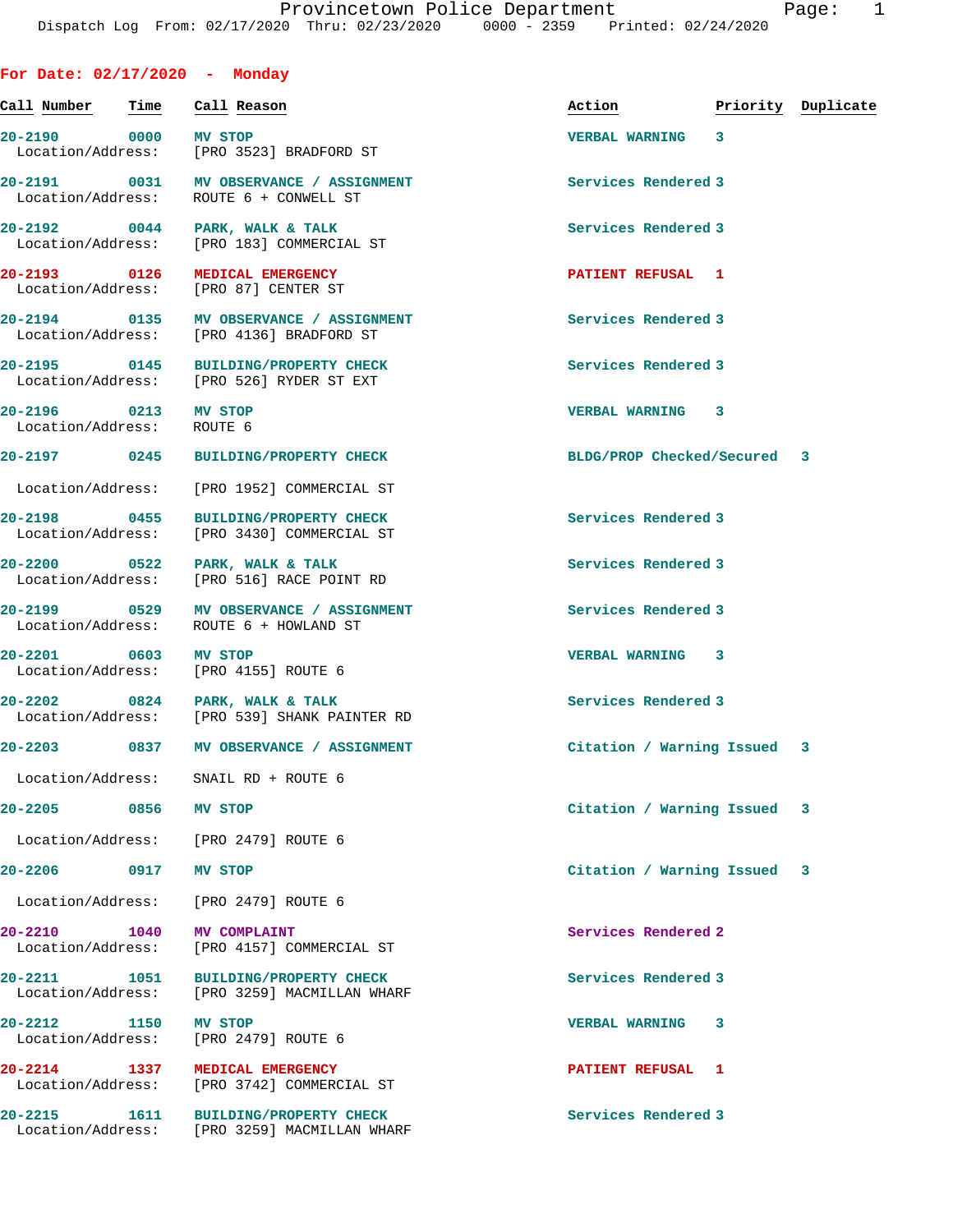| 20-2218 1618 MV STOP | Location/Address: [PRO 2521] ROUTE 6                                                  | VERBAL WARNING 3               |  |
|----------------------|---------------------------------------------------------------------------------------|--------------------------------|--|
|                      | 20-2216 1619 MV OBSERVANCE / ASSIGNMENT<br>Location/Address: [PRO 3440] ROUTE 6       | Services Rendered 3            |  |
|                      | 20-2217 1619 BUILDING/PROPERTY CHECK<br>Location/Address: [PRO 2483] COMMERCIAL ST    | Services Rendered 3            |  |
|                      | 20-2219 1632 PARK, WALK & TALK<br>Location/Address: [PRO 285] COMMERCIAL ST           | Services Rendered 3            |  |
|                      | 20-2220 1652 ALARM - GENERAL<br>Location/Address: [PRO 1345] COMMERCIAL ST            | Services Rendered 1            |  |
| 20-2221 1654 MV STOP |                                                                                       | Citation / Warning Issued 3    |  |
|                      | Location/Address: [PRO 2521] ROUTE 6                                                  |                                |  |
|                      | 20-2222 1718 MV OBSERVANCE / ASSIGNMENT<br>Location/Address: BRADFORD ST + RYDER ST   | Services Rendered 3            |  |
|                      | 20-2223 1732 PARK, WALK & TALK<br>Location/Address: [PRO 3405] COMMERCIAL ST          | Services Rendered 3            |  |
|                      | 20-2224 1800 MV STOP<br>Location/Address: [PRO 2519] ROUTE 6                          | <b>VERBAL WARNING 3</b>        |  |
|                      | 20-2225 1843 MV OBSERVANCE / ASSIGNMENT<br>Location/Address: BRADFORD ST + ANTHONY ST | Services Rendered 3            |  |
| 20-2226 1855 MV STOP |                                                                                       | Citation / Warning Issued 3    |  |
|                      | Location/Address: BRADFORD ST + PEARL ST                                              |                                |  |
|                      | 20-2227 1950 MV OBSERVANCE / ASSIGNMENT<br>Location/Address: ROUTE 6 + SNAIL RD       | Services Rendered 3            |  |
|                      | 20-2228 1950 MEDICAL EMERGENCY                                                        | Transported to Hospital 1      |  |
|                      | Location/Address: [PRO 1992] COMMERCIAL ST                                            |                                |  |
| 20-2229 2008 MV STOP | Location/Address: [PRO 2513] ROUTE 6                                                  | VERBAL WARNING 3               |  |
|                      | 20-2230 2038 MV OBSERVANCE / ASSIGNMENT<br>Location/Address: HOWLAND ST + BRADFORD ST | Services Rendered 3            |  |
|                      | 20-2231 2047 BUILDING/PROPERTY CHECK<br>Location/Address: [PRO 2540] RACE POINT RD    | Services Rendered 3            |  |
| 20-2233 2114 MV STOP |                                                                                       | Citation / Warning Issued<br>3 |  |
|                      | Location/Address: [PRO 2513] ROUTE 6                                                  |                                |  |
|                      | 20-2232 2118 MV OBSERVANCE / ASSIGNMENT<br>Location/Address: ROUTE 6 + SNAIL RD       | Services Rendered 3            |  |
| 20-2234 2119         | <b>MEDICAL EMERGENCY</b>                                                              | Transported to Hospital<br>1   |  |
|                      | Location/Address: [PRO 1449] ATKINS MAYO RD                                           |                                |  |
| 20-2235 2203         | 911 - GENERAL<br>Location/Address: [PRO 221] COMMERCIAL ST                            | Services Rendered 1            |  |
| 20-2237 2217         | <b>MEDICAL EMERGENCY</b>                                                              | Transported to Hospital<br>1   |  |
|                      | Location/Address: [PRO 2667] CAPTAIN BERTIES WAY                                      |                                |  |
| 20-2238<br>2219      | MV STOP                                                                               | Citation / Warning Issued<br>3 |  |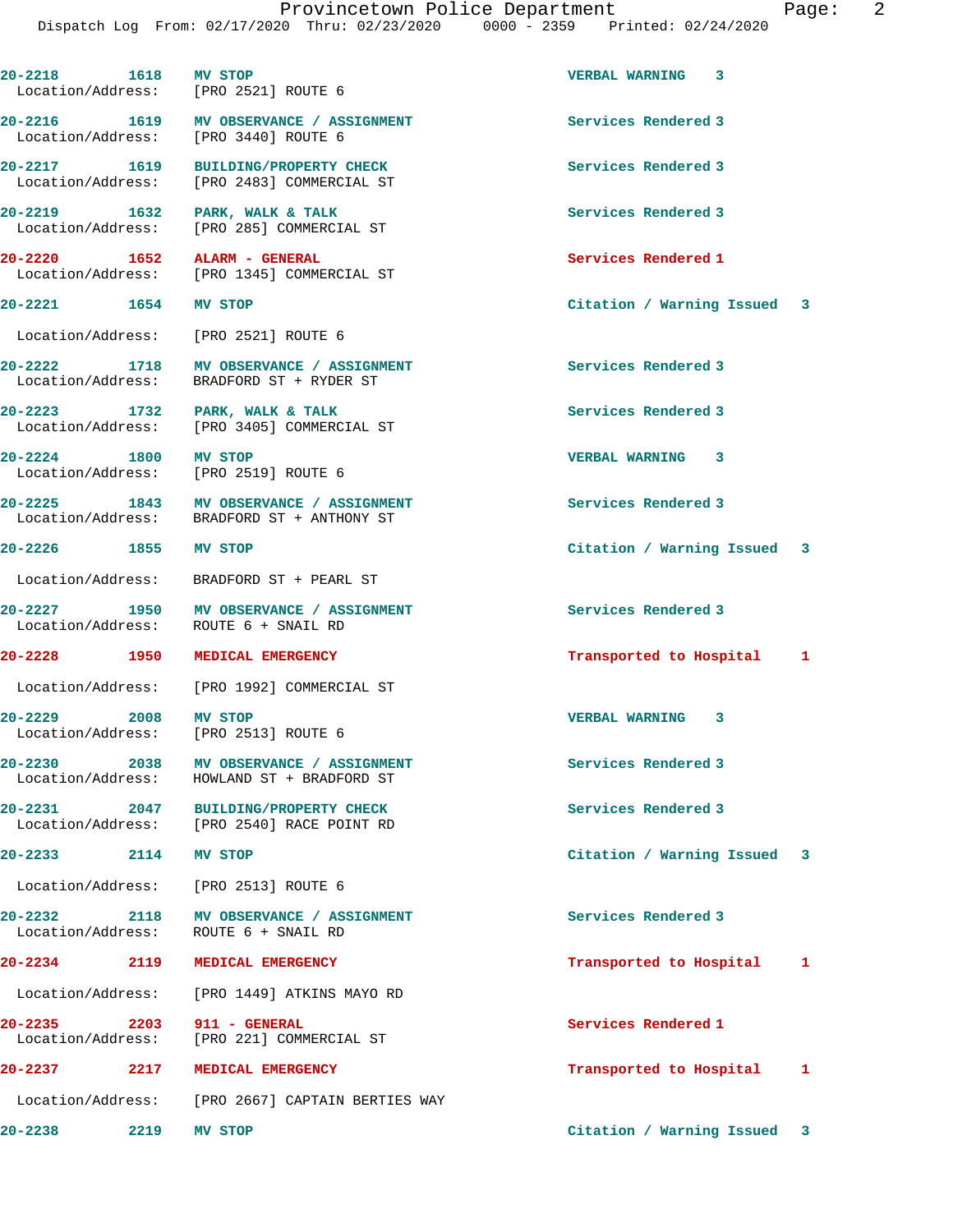|                                   |                                                                                             | Provincetown Police Department<br>Dispatch Log From: 02/17/2020 Thru: 02/23/2020 0000 - 2359 Printed: 02/24/2020 | Page: | -3 |
|-----------------------------------|---------------------------------------------------------------------------------------------|------------------------------------------------------------------------------------------------------------------|-------|----|
|                                   | Location/Address: BRADFORD ST + SHANK PAINTER RD                                            |                                                                                                                  |       |    |
| 20-2240                           | 20-2240 2319 BUILDING/PROPERTY CHECK<br>Location/Address: [PRO 2977] COMMERCIAL ST          | Services Rendered 3                                                                                              |       |    |
|                                   | 20-2241 2329 BUILDING/PROPERTY CHECK<br>Location/Address: [PRO 526] RYDER ST EXT            | Services Rendered 3                                                                                              |       |    |
|                                   | 20-2242 2349 MV OBSERVANCE / ASSIGNMENT<br>Location/Address: BRADFORD ST + HOWLAND ST       | Services Rendered 3                                                                                              |       |    |
| For Date: $02/18/2020$ - Tuesday  |                                                                                             |                                                                                                                  |       |    |
|                                   | 20-2243  0016 BUILDING/PROPERTY CHECK                                                       | BLDG/PROP Checked/Secured 3                                                                                      |       |    |
|                                   | Location/Address: [PRO 1952] COMMERCIAL ST                                                  |                                                                                                                  |       |    |
| Location/Address:                 | 20-2244 0021 HARASSMENT / THREATS<br>[PRO 399] COMMERCIAL ST                                | Services Rendered 2                                                                                              |       |    |
| Location/Address:                 | 20-2247 0104 PARK, WALK & TALK<br>[PRO 183] COMMERCIAL ST                                   | Services Rendered 3                                                                                              |       |    |
|                                   | 20-2246 0106 MV OBSERVANCE / ASSIGNMENT<br>Location/Address: BRADFORD ST + RYDER ST         | Services Rendered 3                                                                                              |       |    |
|                                   | 20-2248 0139 MV OBSERVANCE / ASSIGNMENT<br>Location/Address: BRADFORD ST + SHANK PAINTER RD | Services Rendered 3                                                                                              |       |    |
|                                   | 20-2249 0245 BUILDING/PROPERTY CHECK<br>Location/Address: [PRO 2494] BRADFORD ST            | Services Rendered 3                                                                                              |       |    |
|                                   | 20-2250 0304 BUILDING/PROPERTY CHECK                                                        | BLDG/PROP Checked/Secured 3                                                                                      |       |    |
|                                   | Location/Address: [PRO 4157] COMMERCIAL ST                                                  |                                                                                                                  |       |    |
|                                   | 20-2251 0444 BUILDING/PROPERTY CHECK                                                        | BLDG/PROP Checked/Secured 3                                                                                      |       |    |
|                                   | Location/Address: [PRO 1778] SHANK PAINTER RD                                               |                                                                                                                  |       |    |
| 20-2252<br>0451                   | MV OBSERVANCE / ASSIGNMENT<br>Location/Address: COMMERCIAL ST + SNAIL RD                    | Services Rendered 3                                                                                              |       |    |
|                                   | 20-2253 0543 PARK, WALK & TALK<br>Location/Address: [PRO 516] RACE POINT RD                 | Services Rendered 3                                                                                              |       |    |
| 20-2254 0608                      | <b>BUILDING/PROPERTY CHECK</b>                                                              | BLDG/PROP Checked/Secured                                                                                        | -3    |    |
| Location/Address:                 | [PRO 3259] MACMILLAN WHARF                                                                  |                                                                                                                  |       |    |
| 20-2255 0618<br>Location/Address: | MV OBSERVANCE / ASSIGNMENT<br>SHANK PAINTER RD + PROVINCE RD                                | Services Rendered 3                                                                                              |       |    |
| 20-2257 0816 FOLLOW UP            | Location/Address: [PRO 350] COMMERCIAL ST                                                   | $\mathbf{2}$<br>SPOKEN TO                                                                                        |       |    |
| 20-2258                           | 0828 ANIMAL CALL<br>Location/Address: [PRO 4084] COMMERCIAL ST                              | <b>GONE ON ARRIVAL 2</b>                                                                                         |       |    |
|                                   |                                                                                             |                                                                                                                  |       |    |

**20-2259 0833 BUILDING/PROPERTY CHECK Services Rendered 3**  Location/Address: [PRO 2977] COMMERCIAL ST

**20-2260 0901 B & E / BURGLARY Services Rendered 2**  Location/Address: [PRO 2647] SHANK PAINTER RD

**20-2261 0931 911 - GENERAL Services Rendered 1** 

Location/Address: [PRO 542] SHANK PAINTER RD

**20-2262 1022 PROPERTY DAMAGE No Action Required 3**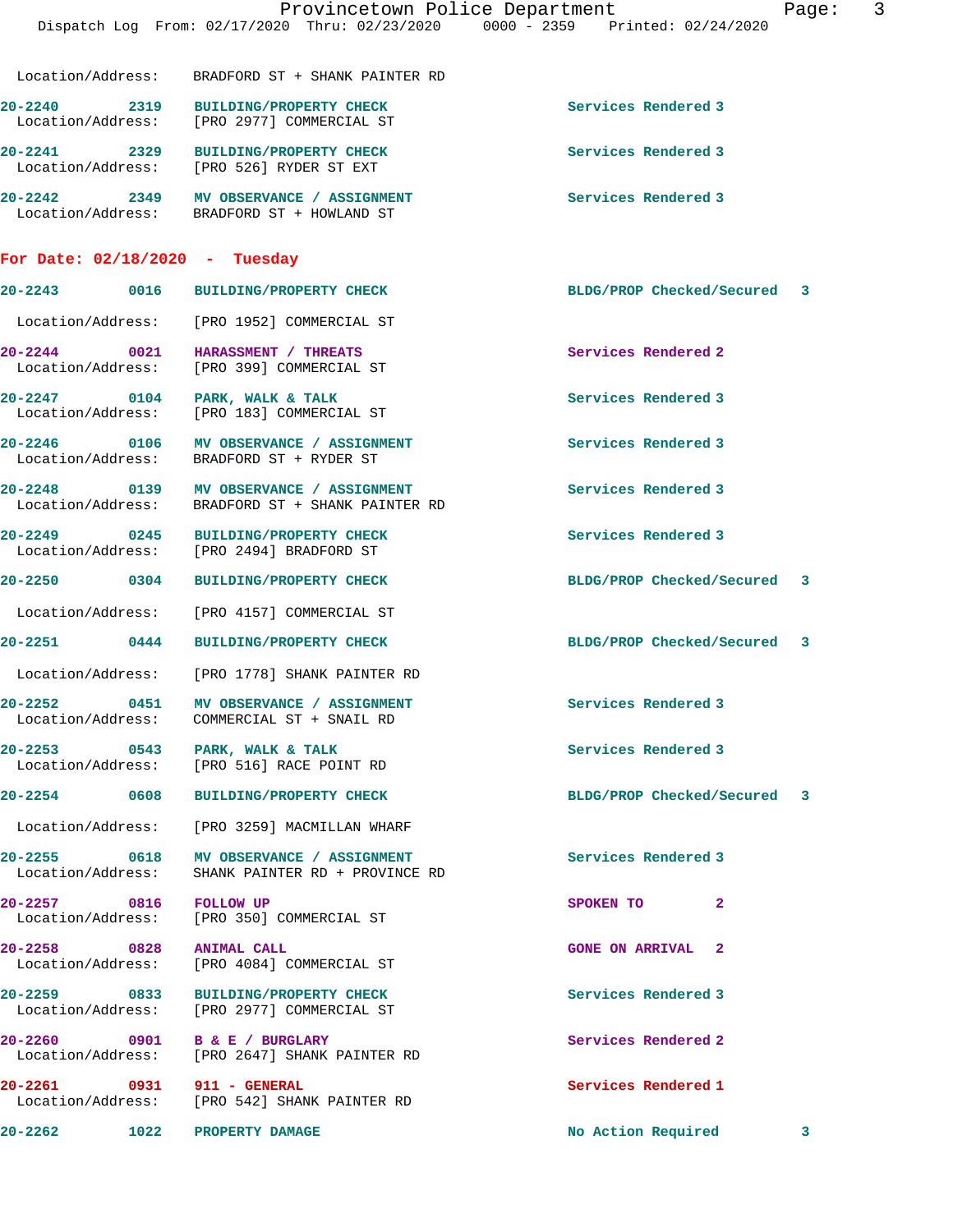|                                                           | Location/Address: [PRO 1664] CONANT ST                                                |                             |   |
|-----------------------------------------------------------|---------------------------------------------------------------------------------------|-----------------------------|---|
| 20-2263 1026                                              | MEDICAL EMERGENCY                                                                     | Transported to Hospital 1   |   |
|                                                           | Location/Address: [PRO 1493] UPPER MILLER HILL RD                                     |                             |   |
| 20-2264 1046<br>Location/Address:                         | MV OBSERVANCE / ASSIGNMENT<br>HARRY KEMP WAY                                          | Services Rendered 3         |   |
| 20-2265 1050 FOLLOW UP<br>Location/Address: COMMERCIAL ST |                                                                                       | Services Rendered 2         |   |
| 20-2267 1221 MV STOP                                      |                                                                                       | Citation / Warning Issued 3 |   |
|                                                           | Location: [TRU] TOWN LINE                                                             |                             |   |
| 20-2268 1239                                              | <b>MEDICAL EMERGENCY</b>                                                              | Transported to Hospital 1   |   |
|                                                           | Location/Address: [PRO 395] COMMERCIAL ST                                             |                             |   |
| 20-2271 1528                                              | <b>BUILDING/PROPERTY CHECK</b><br>Location/Address: [PRO 3259] MACMILLAN WHARF        | Services Rendered 3         |   |
|                                                           | 20-2273 1530 MV OBSERVANCE / ASSIGNMENT<br>Location: [PRO 3431] LOPES SQUARE          | Services Rendered 3         |   |
| 20-2270 1532                                              | BUILDING/PROPERTY CHECK<br>Location/Address: [PRO 105] COMMERCIAL ST                  | Services Rendered 3         |   |
|                                                           | 20-2274 1556 MV OBSERVANCE / ASSIGNMENT<br>Location/Address: HOWLAND ST + BRADFORD ST | Services Rendered 3         |   |
|                                                           | 20-2275 1605 SERVICE CALL - POLICE<br>Location/Address: [PRO 810] COMMERCIAL ST       | SPOKEN TO 3                 |   |
|                                                           | 20-2276 1703 BUILDING/PROPERTY CHECK<br>Location/Address: [PRO 2483] COMMERCIAL ST    | Services Rendered 3         |   |
| 20-2277 1705                                              | <b>BUILDING/PROPERTY CHECK</b><br>Location/Address: [PRO 2206] PILGRIMS LANDING       | Services Rendered 3         |   |
| 20-2278 1750 ASSIST CITIZEN                               | Location/Address: [PRO 2909] COMMERCIAL ST                                            | SPOKEN TO 3                 |   |
| 1927<br>$20 - 2280$                                       | MV OBSERVANCE / ASSIGNMENT<br>Location/Address: BRADFORD ST + HOWLAND ST              | Services Rendered 3         |   |
| 20-2279<br>1932                                           | MV OBSERVANCE / ASSIGNMENT<br>Location/Address: [PRO 3440] ROUTE 6                    | Services Rendered 3         |   |
| 20-2281<br>2006                                           | <b>BUILDING/PROPERTY CHECK</b>                                                        | BLDG/PROP Checked/Secured   | 3 |
|                                                           | Location/Address: [PRO 526] RYDER ST EXT                                              |                             |   |
| $20 - 2282$<br>2015                                       | MV STOP                                                                               | No Action Required          | 3 |
|                                                           | Location/Address: [PRO 2704] COMMERCIAL ST                                            |                             |   |
| 20-2283 2039<br>Location/Address:                         | MV OBSERVANCE / ASSIGNMENT<br>ROUTE 6 + SNAIL RD                                      | Services Rendered 3         |   |
| $20 - 2284$<br>2100                                       | <b>ANIMAL CALL</b><br>Location/Address: KENDALL LN + BRADFORD ST                      | Could Not Locate 2          |   |
| 20-2285 2144                                              | <b>BUILDING/PROPERTY CHECK</b><br>Location/Address: [PRO 2500] COMMERCIAL ST          | Services Rendered 3         |   |
| 20-2286<br>2147<br>Location/Address:                      | <b>BUILDING/PROPERTY CHECK</b><br>[PRO 2540] RACE POINT RD                            | Services Rendered 3         |   |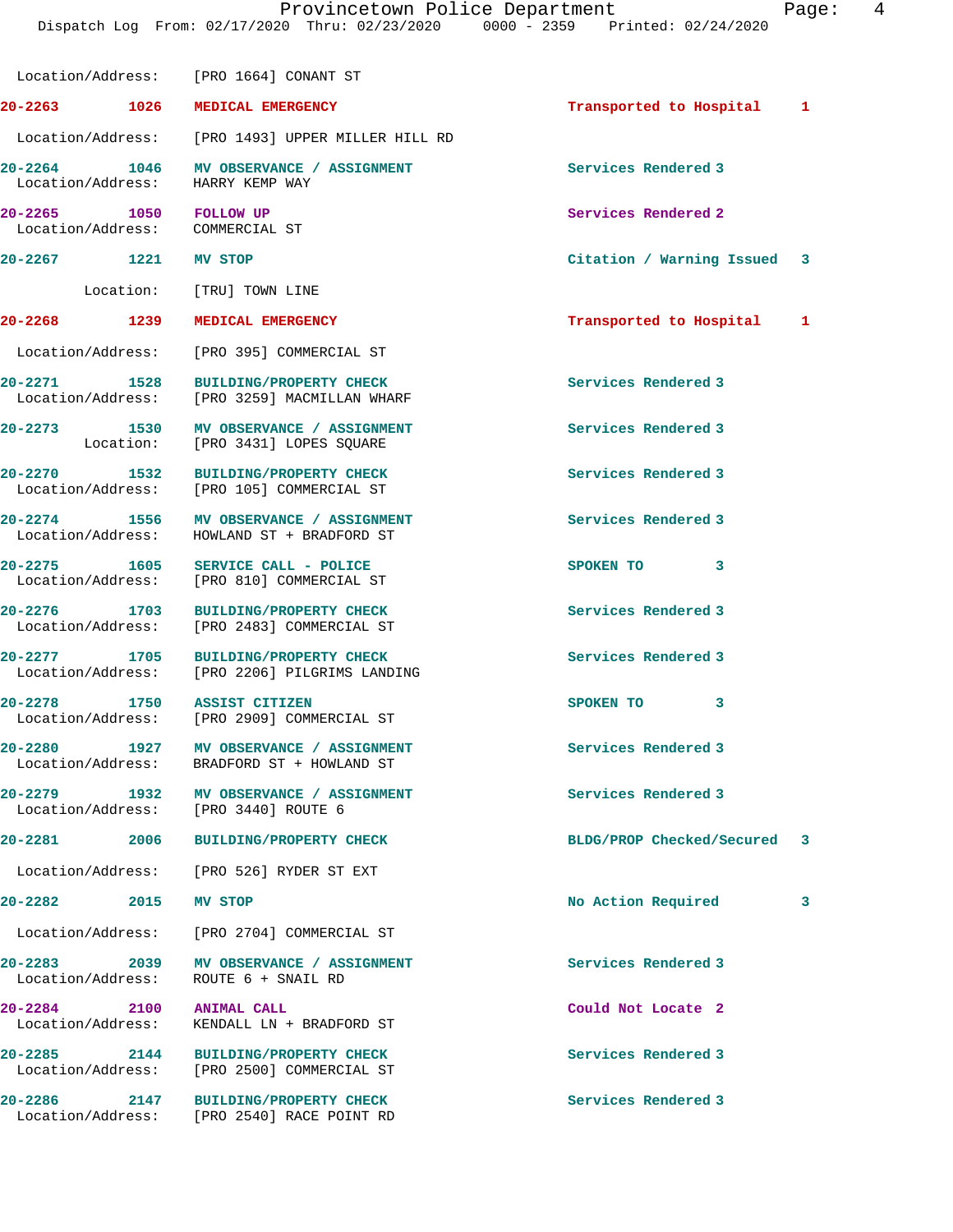|                                                                | Provincetown Police Department<br>Dispatch Log From: 02/17/2020 Thru: 02/23/2020 0000 - 2359 Printed: 02/24/2020 |                             | $\overline{5}$<br>Page: |
|----------------------------------------------------------------|------------------------------------------------------------------------------------------------------------------|-----------------------------|-------------------------|
|                                                                | 20-2287 2150 BUILDING/PROPERTY CHECK                                                                             | BLDG/PROP Checked/Secured 3 |                         |
|                                                                | Location/Address: [PRO 530] SHANK PAINTER RD                                                                     |                             |                         |
| 20-2288 2155 ALARM - FIRE                                      | Location/Address: [PRO 4127] HARBOR HILL RD                                                                      | Services Rendered 1         |                         |
| 20-2289 2159 MV STOP<br>Location/Address: [PRO 521] ROUTE 6    |                                                                                                                  | <b>VERBAL WARNING 3</b>     |                         |
| For Date: $02/19/2020$ - Wednesday                             |                                                                                                                  |                             |                         |
| Location/Address: ROUTE 6 + SNAIL RD                           | 20-2290 0004 MV OBSERVANCE / ASSIGNMENT                                                                          | Services Rendered 3         |                         |
| Location/Address:                                              | 20-2291 0047 MV OBSERVANCE / ASSIGNMENT<br>BRADFORD ST + HOWLAND ST                                              | Services Rendered 3         |                         |
| 20-2292 0051 SERVE SUMMONS                                     | Location/Address: [PRO 542] SHANK PAINTER RD                                                                     | Services Rendered 3         |                         |
|                                                                | 20-2293 0213 BUILDING/PROPERTY CHECK                                                                             | BLDG/PROP Checked/Secured 3 |                         |
|                                                                | Location/Address: [PRO 444] HIGH POLE HILL                                                                       |                             |                         |
|                                                                | 20-2294 0225 BUILDING/PROPERTY CHECK                                                                             | BLDG/PROP Checked/Secured 3 |                         |
| Location/Address:                                              | [PRO 2206] PILGRIMS LANDING                                                                                      |                             |                         |
|                                                                |                                                                                                                  | BLDG/PROP Checked/Secured 3 |                         |
| Location/Address:                                              | [PRO 3430] COMMERCIAL ST                                                                                         |                             |                         |
| 20-2298 0759 PARK, WALK & TALK<br>Location/Address:            | JOHNSON ST + COMMERCIAL ST                                                                                       | Services Rendered 3         |                         |
| 20-2299 0816 PARK, WALK & TALK                                 | Location/Address: [PRO 488] MAYFLOWER ST                                                                         | Services Rendered 3         |                         |
| 20-2300 0850 ANIMAL CALL                                       | Location/Address: [PRO 1742] CONWELL ST                                                                          | Services Rendered 2         |                         |
|                                                                | 20-2301 0857 MV OBSERVANCE / ASSIGNMENT<br>Location/Address: [PRO 447] JEROME SMITH RD                           | Services Rendered 3         |                         |
| 20-2302 0859 MV STOP<br>Location/Address: ROUTE 6 + SNAIL RD   |                                                                                                                  | VERBAL WARNING 3            |                         |
| 20-2303 0905 MV STOP<br>Location/Address: ROUTE 6 + HOWLAND ST |                                                                                                                  | VERBAL WARNING 3            |                         |
| 20-2304 0911 MV STOP                                           |                                                                                                                  | Citation / Warning Issued 3 |                         |
| Location/Address: ROUTE 6 + SNAIL RD                           |                                                                                                                  |                             |                         |
| 20-2305 0912 MV STOP<br>Location/Address: ROUTE 6 + SNAIL RD   |                                                                                                                  | VERBAL WARNING 3            |                         |
| 20-2306 0954 MV STOP<br>Location/Address: [PRO 2521] ROUTE 6   |                                                                                                                  | Services Rendered 3         |                         |
|                                                                | 20-2307 0955 BUILDING/PROPERTY CHECK<br>Location/Address: [PRO 526] RYDER ST EXT                                 | Services Rendered 3         |                         |
|                                                                | 20-2308 0959 BUILDING/PROPERTY CHECK<br>Location/Address: [PRO 4136] BRADFORD ST                                 | Services Rendered 3         |                         |
| 20-2310 1111 ALARM - GENERAL                                   | Location/Address: [PRO 1483] MECHANIC ST                                                                         | False Alarm 1               |                         |
|                                                                |                                                                                                                  |                             |                         |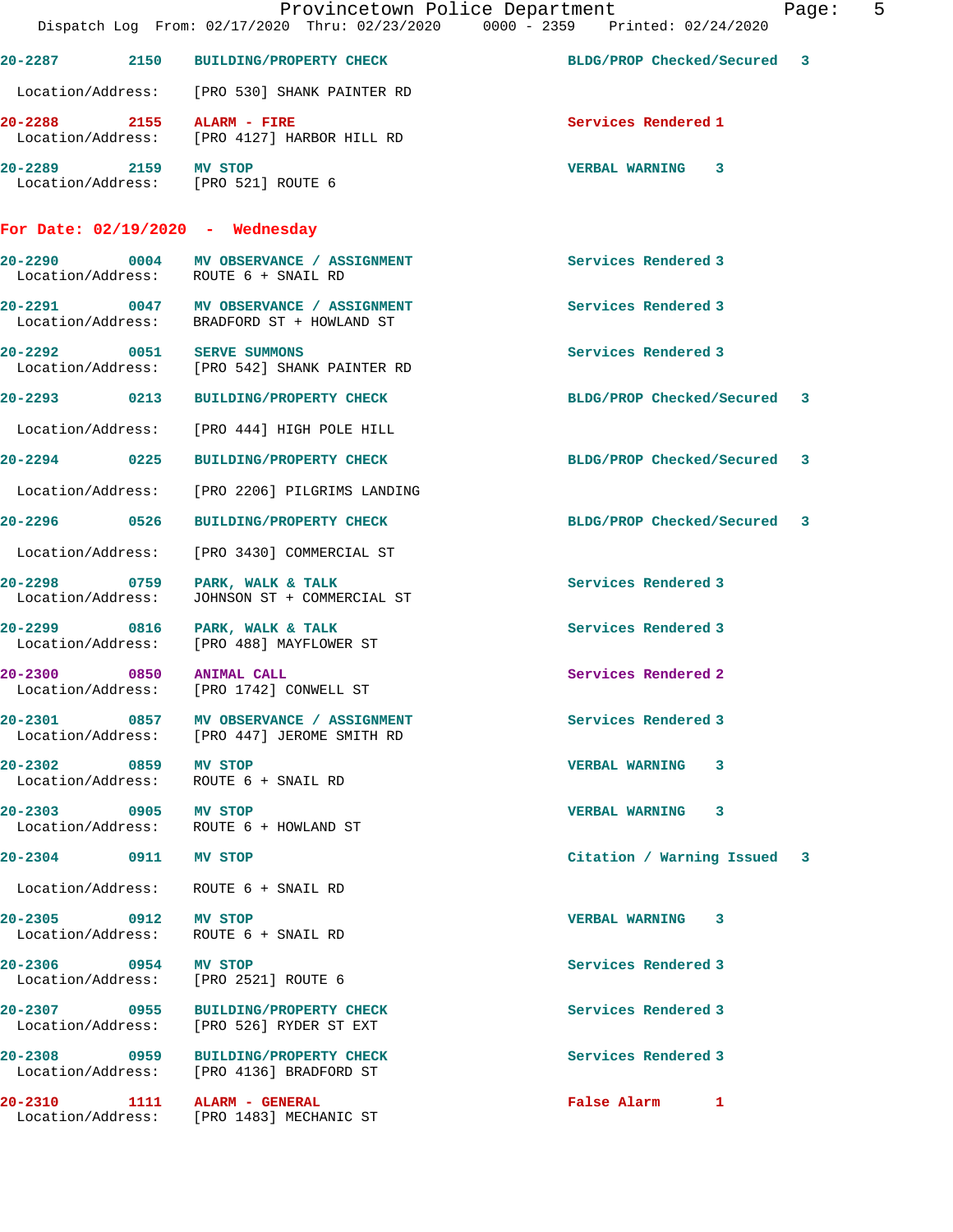|                                      | Provincetown Police Department<br>Dispatch Log From: 02/17/2020 Thru: 02/23/2020 0000 - 2359 Printed: 02/24/2020 |                             |   | Page: | 6 |
|--------------------------------------|------------------------------------------------------------------------------------------------------------------|-----------------------------|---|-------|---|
| 20-2311 1205 GENERAL INFO            | Location/Address: [PRO 3670] SHANK PAINTER RD                                                                    | SPOKEN TO 3                 |   |       |   |
| 20-2312 1333 BIKE - GENERAL          | Location/Address: [PRO 105] COMMERCIAL ST                                                                        | Services Rendered 2         |   |       |   |
| 20-2313 1359 HAZARDS                 |                                                                                                                  | Referred to Other Agency    |   | -2    |   |
|                                      | Location/Address: [PRO 836] COMMERCIAL ST                                                                        |                             |   |       |   |
|                                      | 20-2314 1459 MEDICAL EMERGENCY                                                                                   | Transported to Hospital     |   | 1     |   |
| Location/Address:                    | [PRO 2548] HOWLAND ST                                                                                            |                             |   |       |   |
| 20-2315 1511 ANIMAL CALL             | Location/Address: [PRO 2911] COMMERCIAL ST                                                                       | Services Rendered 2         |   |       |   |
|                                      | 20-2317 1559 MV OBSERVANCE / ASSIGNMENT<br>Location/Address: HOWLAND ST + BRADFORD ST                            | Services Rendered 3         |   |       |   |
| 20-2318 1600                         | <b>MV STOP</b>                                                                                                   | No Action Required          |   | 3     |   |
| Location/Address:                    | [PRO 2521] ROUTE 6                                                                                               |                             |   |       |   |
| $20 - 2322$<br>Location/Address:     | 1605 ANIMAL CALL<br>COMMERCIAL ST                                                                                | Services Rendered 2         |   |       |   |
| Location/Address:                    | 20-2319 1612 PARK, WALK & TALK<br>[PRO 105] COMMERCIAL ST                                                        | Services Rendered 3         |   |       |   |
| 20-2320<br>Location/Address:         | 1629 PARK, WALK & TALK<br>JOHNSON ST + COMMERCIAL ST                                                             | Services Rendered 3         |   |       |   |
|                                      | 20-2321 1637 BUILDING/PROPERTY CHECK                                                                             | BLDG/PROP Checked/Secured 3 |   |       |   |
|                                      | Location/Address: [PRO 1952] COMMERCIAL ST                                                                       |                             |   |       |   |
| 1706<br>20-2323<br>Location/Address: | <b>MV STOP</b><br>[PRO 3701] BRADFORD ST EXT                                                                     | <b>VERBAL WARNING</b>       | 3 |       |   |
| 20-2325 1812 MV STOP                 | Location/Address: [PRO 2513] ROUTE 6                                                                             | <b>VERBAL WARNING</b>       | 3 |       |   |
|                                      | 20-2324 1819 MV OBSERVANCE / ASSIGNMENT<br>Location/Address: ROUTE 6 + SNAIL RD                                  | Services Rendered 3         |   |       |   |
| 20-2327 1838 MV STOP                 | Location/Address: [PRO 2521] ROUTE 6                                                                             | VERBAL WARNING 3            |   |       |   |
|                                      | 20-2326 1839 MV OBSERVANCE / ASSIGNMENT<br>Location/Address: [PRO 2277] BRADFORD ST                              | Services Rendered 3         |   |       |   |
|                                      | 20-2329 1927 BUILDING/PROPERTY CHECK                                                                             | BLDG/PROP Checked/Secured   |   | 3     |   |
| Location/Address:                    | [PRO 539] SHANK PAINTER RD                                                                                       |                             |   |       |   |
| 20-2328 1959                         | <b>BUILDING/PROPERTY CHECK</b><br>Location/Address: [PRO 3259] MACMILLAN WHARF                                   | Services Rendered 3         |   |       |   |
| 20-2330 2028 BAR CHECK               | Location/Address: [PRO 2737] COMMERCIAL ST                                                                       | Services Rendered 3         |   |       |   |
| For Date: $02/20/2020 - Thursday$    |                                                                                                                  |                             |   |       |   |
| 20-2331                              | 0007 MEDICAL EMERGENCY                                                                                           | Transported to Hospital 1   |   |       |   |
|                                      | Location/Address: [PRO 1598] PLEASANT ST                                                                         |                             |   |       |   |

**20-2332 0027 BUILDING/PROPERTY CHECK BLDG/PROP Checked/Secured 3**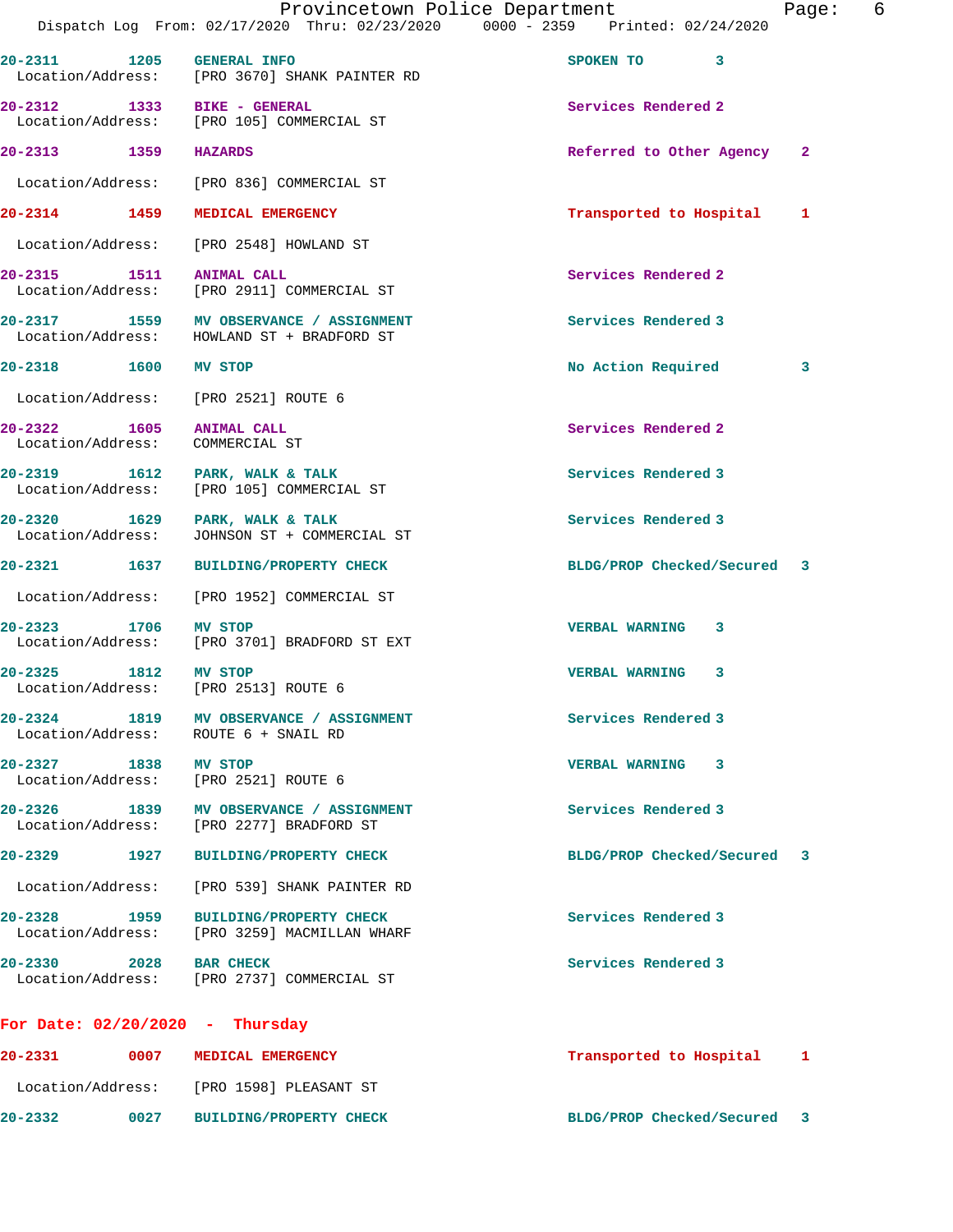|                                                   |                                                                                         | Provincetown Police Department<br>Dispatch Log From: 02/17/2020 Thru: 02/23/2020 0000 - 2359 Printed: 02/24/2020 | -7<br>Page:  |
|---------------------------------------------------|-----------------------------------------------------------------------------------------|------------------------------------------------------------------------------------------------------------------|--------------|
|                                                   | Location/Address: [PRO 530] SHANK PAINTER RD                                            |                                                                                                                  |              |
|                                                   | 20-2333 0043 BUILDING/PROPERTY CHECK<br>Location/Address: [PRO 526] RYDER ST EXT        | Services Rendered 3                                                                                              |              |
| 20-2335 0053 MV STOP                              |                                                                                         | Citation / Warning Issued 3                                                                                      |              |
|                                                   | Location/Address: [PRO 2513] ROUTE 6                                                    |                                                                                                                  |              |
| Location/Address:                                 | 20-2334 0058 MV OBSERVANCE / ASSIGNMENT<br>ROUTE 6 + SNAIL RD                           | Services Rendered 3                                                                                              |              |
|                                                   | 20-2337 0120 MV OBSERVANCE / ASSIGNMENT<br>Location/Address: [PRO 94] BRADFORD ST       | Services Rendered 3                                                                                              |              |
| 20-2339 0147 MV STOP<br>Location/Address: ARCH ST | Refer To Field Int: 20-5-FI                                                             | VERBAL WARNING 3                                                                                                 |              |
|                                                   | 20-2338 0155 BUILDING/PROPERTY CHECK                                                    | BLDG/PROP Checked/Secured 3                                                                                      |              |
|                                                   |                                                                                         |                                                                                                                  |              |
|                                                   | Location/Address: [PRO 2977] COMMERCIAL ST<br>20-2340 0245 BUILDING/PROPERTY CHECK      | BLDG/PROP Checked/Secured 3                                                                                      |              |
|                                                   |                                                                                         |                                                                                                                  |              |
|                                                   | Location/Address: [PRO 447] JEROME SMITH RD                                             |                                                                                                                  |              |
|                                                   | 20-2341 0300 BUILDING/PROPERTY CHECK<br>Location/Address: [PRO 2490] PROVINCELANDS RD   | Services Rendered 3                                                                                              |              |
|                                                   | 20-2342 0549 MV OBSERVANCE / ASSIGNMENT<br>Location/Address: [PRO 530] SHANK PAINTER RD | Services Rendered 3                                                                                              |              |
| 20-2343 0611 MV STOP<br>Location/Address:         | ROUTE 6                                                                                 | VERBAL WARNING 3                                                                                                 |              |
|                                                   | 20-2344 0750 BUILDING/PROPERTY CHECK                                                    | BLDG/PROP Checked/Secured 3                                                                                      |              |
|                                                   | Location/Address: [PRO 3287] ROUTE 6                                                    |                                                                                                                  |              |
|                                                   | 20-2345 0802 BUILDING/PROPERTY CHECK<br>Location/Address: [PRO 2206] PILGRIMS LANDING   | Services Rendered 3                                                                                              |              |
|                                                   | 20-2346 0823 PARK, WALK & TALK<br>Location/Address: [PRO 1952] COMMERCIAL ST            | Services Rendered 3                                                                                              |              |
| 20-2347 0832 ANIMAL CALL                          | Location/Address: [PRO 4025] BRADFORD ST                                                | Services Rendered 2                                                                                              |              |
| 20-2348 0847 TRESPASS                             | Location/Address: [PRO 285] COMMERCIAL ST                                               | Could Not Locate 2                                                                                               |              |
|                                                   | 20-2349 0948 SERVICE CALL - POLICE<br>Location/Address: [PRO 105] COMMERCIAL ST         | Services Rendered 3                                                                                              | $\mathbf{2}$ |
| 20-2350 0955 ASSIST CITIZEN                       | Location/Address: [PRO 542] SHANK PAINTER RD                                            | Services Rendered 3                                                                                              |              |
|                                                   | 20-2351 1027 PARK, WALK & TALK<br>Location/Address: [PRO 537] SHANK PAINTER RD          | Services Rendered 3                                                                                              |              |
| 20-2352 1052 ASSIST CITIZEN                       | Location/Address: [PRO 542] SHANK PAINTER RD                                            | Services Rendered 3                                                                                              |              |
|                                                   | 20-2353 1127 SERVICE CALL - POLICE<br>Location/Address: [PRO 542] SHANK PAINTER RD      | Services Rendered 3                                                                                              |              |
|                                                   | 20-2354 1235 SERVE TRESPASS ORDER<br>Location/Address: [PRO 1616] BANGS ST              | Could Not Locate 2                                                                                               |              |
| $20 - 2355$                                       | 1314 MV COLLISION                                                                       | Services Rendered 1                                                                                              |              |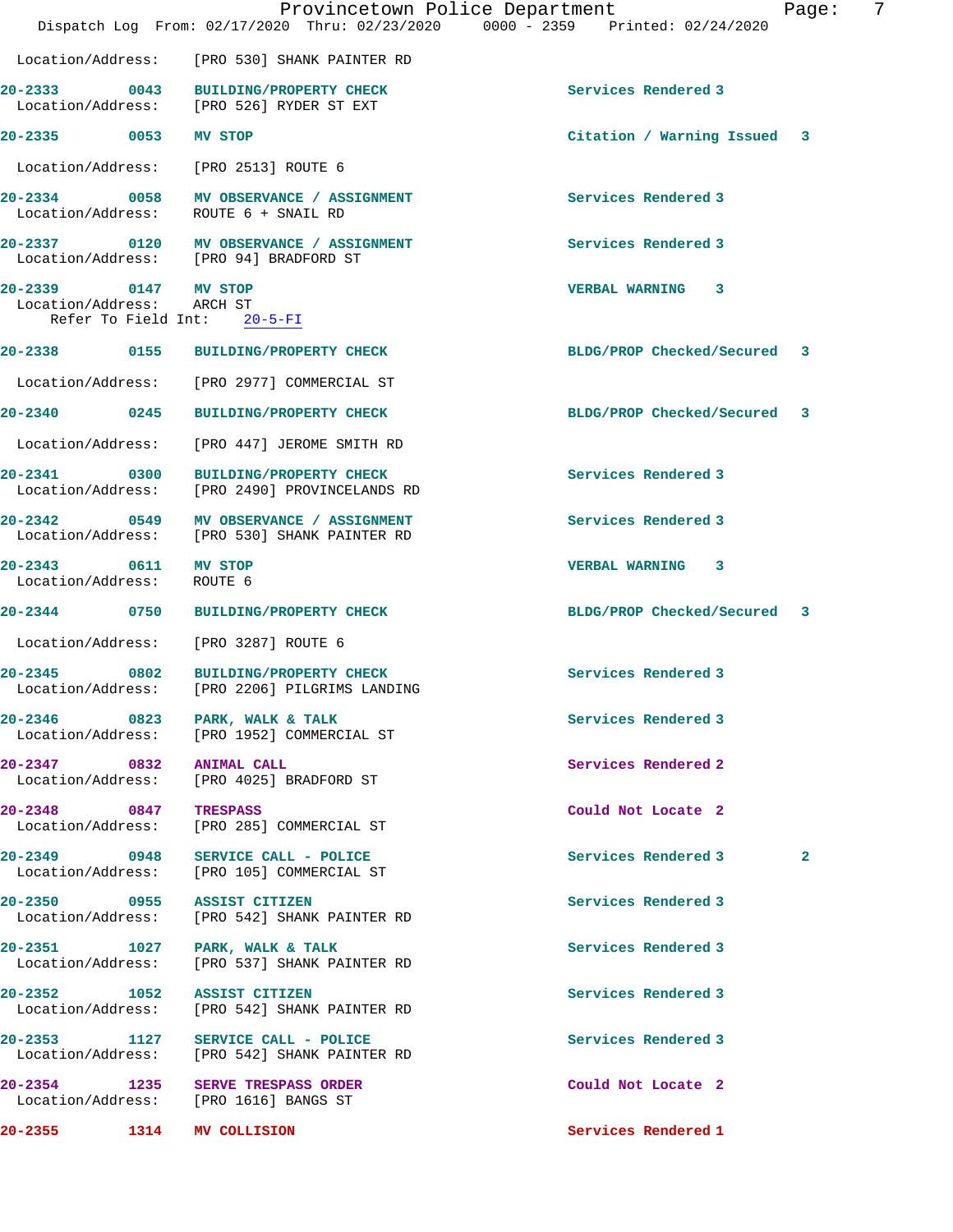|                                                         | Provincetown Police Department<br>Dispatch Log From: 02/17/2020 Thru: 02/23/2020 0000 - 2359 Printed: 02/24/2020 | Page: 8                     |  |
|---------------------------------------------------------|------------------------------------------------------------------------------------------------------------------|-----------------------------|--|
|                                                         | Location/Address: [PRO 1892] SHANK PAINTER RD<br>Refer To Accident: 20-7-AC                                      |                             |  |
| 20-2356 1416 MV HIT & RUN<br>Refer To Accident: 20-8-AC | Location/Address: [PRO 4154] BRADFORD ST                                                                         | Services Rendered 2         |  |
|                                                         | 20-2357 1418 ALARM - GENERAL<br>Location/Address: [PRO 1483] MECHANIC ST                                         | False Alarm 1               |  |
| 20-2358 1426 911 - GENERAL                              | Location/Address: [PRO 2571] COMMERCIAL ST                                                                       | <b>GONE ON ARRIVAL 1</b>    |  |
|                                                         | 20-2359 1529 911 - GENERAL<br>Location/Address: [PRO 4019] HARBOR HILL RD                                        | SPOKEN TO 1                 |  |
|                                                         | 20-2360 1544 PARK, WALK & TALK<br>Location/Address: [PRO 182] COMMERCIAL ST                                      | Services Rendered 3         |  |
| 20-2361 1604 GENERAL INFO                               | Location/Address: [PRO 542] SHANK PAINTER RD                                                                     | SPOKEN TO 3                 |  |
| 20-2363 1723 LOST PROPERTY                              | Location/Address: [PRO 3296] SHANK PAINTER RD                                                                    | Services Rendered 3         |  |
|                                                         | 20-2364 1742 MV OBSERVANCE / ASSIGNMENT<br>Location/Address: [PRO 2277] BRADFORD ST                              | Services Rendered 3         |  |
|                                                         | 20-2365 1900 ANIMAL CALL<br>Location/Address: CONWELL ST + ROUTE 6                                               | Services Rendered 2         |  |
|                                                         | 20-2367 1950 ASSIST DEPARTMENT / MUTUAL AID<br>Location/Address: [PRO 2227] BRADFORD ST                          | Could Not Locate 3          |  |
|                                                         | 20-2368 2346 BUILDING/PROPERTY CHECK<br>Location/Address: [PRO 537] SHANK PAINTER RD                             | Services Rendered 3         |  |
| For Date: $02/21/2020$ - Friday                         |                                                                                                                  |                             |  |
|                                                         | 20-2369 0004 BUILDING/PROPERTY CHECK                                                                             | BLDG/PROP Checked/Secured 3 |  |
|                                                         | Location/Address: [PRO 530] SHANK PAINTER RD                                                                     |                             |  |
| 20-2370 0004 MV STOP                                    |                                                                                                                  | Citation / Warning Issued 3 |  |
|                                                         | Location/Address: [PRO 1789] BRADFORD ST                                                                         |                             |  |
|                                                         | 20-2371 0121 MV OBSERVANCE / ASSIGNMENT<br>Location/Address: CONWELL ST + ROUTE 6                                | Services Rendered 3         |  |
| $20 - 2372$ 0128<br>Location/Address:                   | MV OBSERVANCE / ASSIGNMENT<br>SHANK PAINTER RD + PROVINCE RD                                                     | Services Rendered 3         |  |
|                                                         | 20-2373 0231 BUILDING/PROPERTY CHECK<br>Location/Address: [PRO 2898] JEROME SMITH RD                             | Services Rendered 3         |  |
|                                                         | 20-2374 0312 BUILDING/PROPERTY CHECK                                                                             | BLDG/PROP Checked/Secured 3 |  |
|                                                         | Location/Address: [PRO 447] JEROME SMITH RD                                                                      |                             |  |
|                                                         |                                                                                                                  | BLDG/PROP Checked/Secured 3 |  |
|                                                         | Location/Address: [PRO 3259] MACMILLAN WHARF                                                                     |                             |  |
|                                                         | 20-2377 0741 MV OBSERVANCE / ASSIGNMENT<br>Location/Address: SHANK PAINTER RD + JEROME SMITH RD                  | Services Rendered 3         |  |
| 20-2378<br>0753 MV STOP                                 |                                                                                                                  | VERBAL WARNING 3            |  |

Location/Address: SHANK PAINTER RD + PROVINCE RD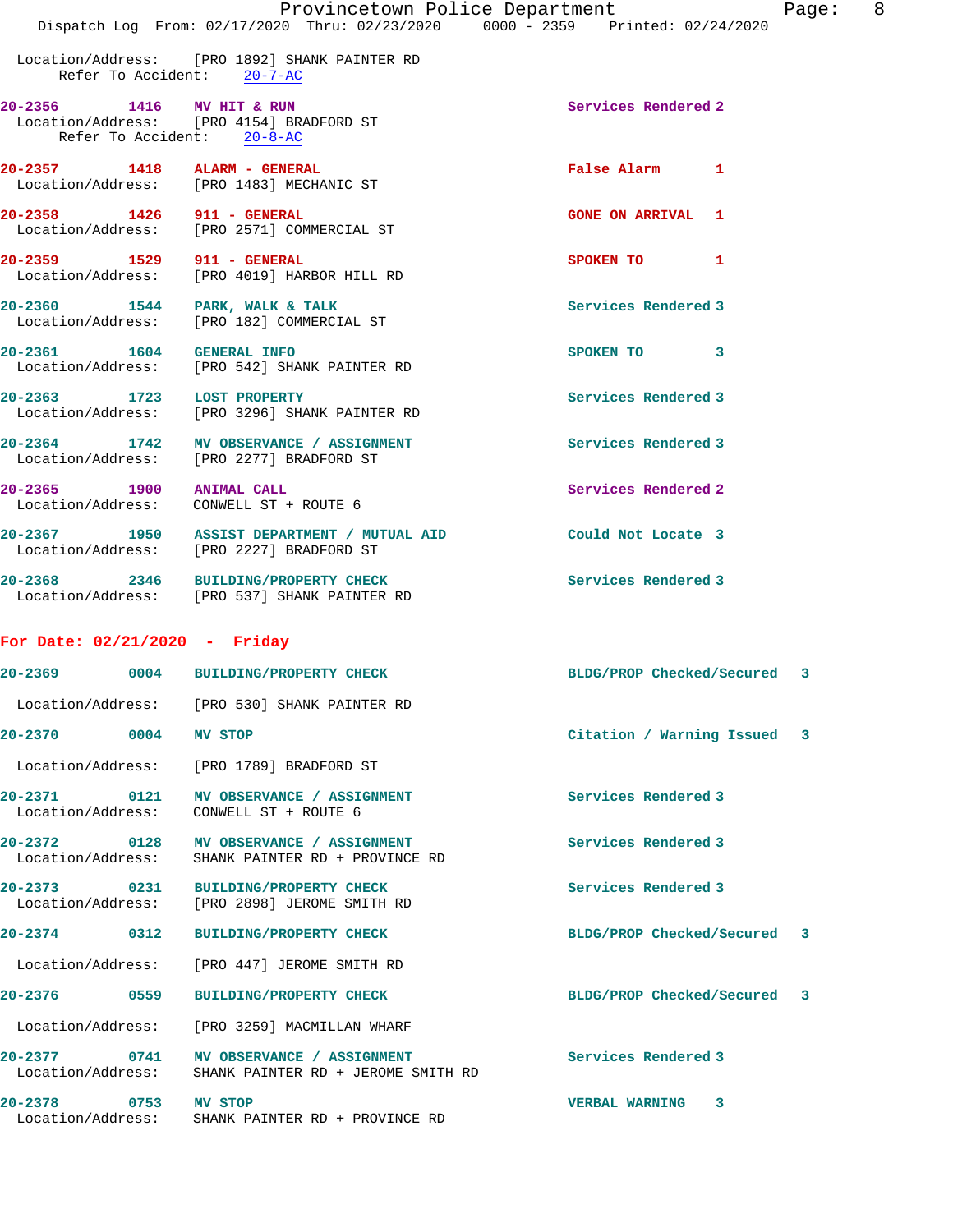**20-2379 0800 MV OBSERVANCE / ASSIGNMENT Services Rendered 3**  Location/Address: [PRO 3430] COMMERCIAL ST 20-2380 0816 PARK, WALK & TALK **Services Rendered 3**  Location/Address: [PRO 488] MAYFLOWER ST **20-2381 1050 MV OBSERVANCE / ASSIGNMENT Services Rendered 3**  Location/Address: ROUTE 6 + SNAIL RD **20-2382 1100 MV STOP VERBAL WARNING 3**  Location/Address: [PRO 2513] ROUTE 6 **20-2383 1230 PET PANTRY Services Rendered 3**  Location/Address: [PRO 3296] SHANK PAINTER RD **20-2384 1247 BUILDING/PROPERTY CHECK BLDG/PROP Checked/Secured 3** Location/Address: [PRO 2206] PILGRIMS LANDING **20-2385 1316 MV STOP VERBAL WARNING 3**  Location/Address: [PRO 2490] PROVINCELANDS RD **20-2387 1410 911 - GENERAL Services Rendered 1**  Location/Address: [PRO 542] SHANK PAINTER RD **20-2388 1432 ANIMAL CALL Services Rendered 2**  Location/Address: PRISCILLA ALDEN RD **20-2391 1559 PARK, WALK & TALK Services Rendered 3**  Location/Address: [PRO 2206] PILGRIMS LANDING **20-2392 1619 BUILDING/PROPERTY CHECK Services Rendered 3**  Location/Address: [PRO 3259] MACMILLAN WHARF **20-2393 1657 ALARM - GENERAL False Alarm 1**  Location/Address: [PRO 3166] SHANK PAINTER RD **20-2394 1704 HARASSMENT / THREATS SPOKEN TO 2**  [PRO 2227] BRADFORD ST **20-2395 1754 MV OBSERVANCE / ASSIGNMENT Services Rendered 3**  Location/Address: BRADFORD ST + RYDER ST **20-2396 1758 MV STOP VERBAL WARNING 3**  Location/Address: [PRO 606] CONWELL ST **20-2397 1845 PARKING COMPLAINT Services Rendered 3**  Location/Address: [PRO 4025] BRADFORD ST **20-2398 1932 BUILDING/PROPERTY CHECK BLDG/PROP Checked/Secured 3** Location/Address: [PRO 2018] COMMERCIAL ST **20-2399 1933 BUILDING/PROPERTY CHECK BLDG/PROP Checked/Secured 3** Location/Address: [PRO 1638] COMMERCIAL ST **20-2400 1939 MV OBSERVANCE / ASSIGNMENT Services Rendered 3**  Location/Address: BRADFORD ST + HOWLAND ST **20-2401 1957 MV STOP VERBAL WARNING 3**  Location/Address: [PRO 1952] COMMERCIAL ST **20-2402 2030 BUILDING/PROPERTY CHECK BLDG/PROP Checked/Secured 3** Location/Address: [PRO 539] SHANK PAINTER RD 20-2403 2033 MV OBSERVANCE / ASSIGNMENT **Services Rendered 3**  Location/Address: [PRO 2277] BRADFORD ST **20-2404 2139 MV OBSERVANCE / ASSIGNMENT Services Rendered 3**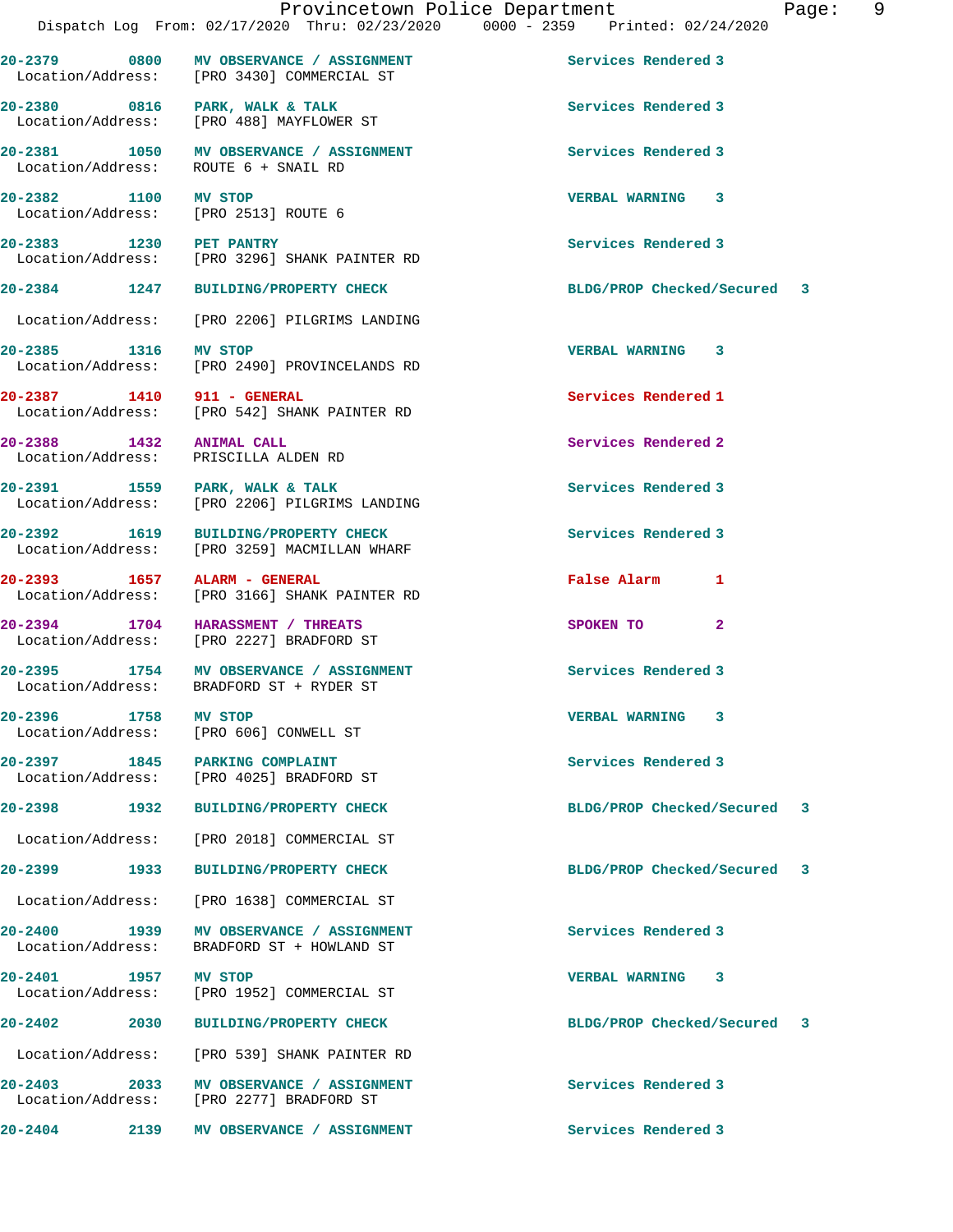|                                                   |                   | Provincetown Police Department<br>Dispatch Log From: 02/17/2020 Thru: 02/23/2020 0000 - 2359 Printed: 02/24/2020 |                             | Page: | 10 |
|---------------------------------------------------|-------------------|------------------------------------------------------------------------------------------------------------------|-----------------------------|-------|----|
|                                                   |                   | Location/Address: ROUTE 6 + SNAIL RD                                                                             |                             |       |    |
|                                                   |                   | 20-2405 2334 BUILDING/PROPERTY CHECK<br>Location/Address: [PRO 526] RYDER ST EXT                                 | Services Rendered 3         |       |    |
|                                                   |                   | 20-2406 2344 MV OBSERVANCE / ASSIGNMENT<br>Location/Address: BRADFORD ST + STANDISH ST                           | Services Rendered 3         |       |    |
| For Date: $02/22/2020 - Saturday$                 |                   |                                                                                                                  |                             |       |    |
|                                                   |                   | 20-2407 0012 PARK, WALK & TALK<br>Location/Address: [PRO 183] COMMERCIAL ST                                      | Services Rendered 3         |       |    |
|                                                   |                   | 20-2408 0022 BUILDING/PROPERTY CHECK                                                                             | BLDG/PROP Checked/Secured 3 |       |    |
| Location/Address:                                 |                   | [PRO 4157] COMMERCIAL ST                                                                                         |                             |       |    |
| $20 - 2409$ 0044                                  |                   | <b>BUILDING/PROPERTY CHECK</b>                                                                                   | BLDG/PROP Checked/Secured   | 3     |    |
| Location/Address:                                 |                   | [PRO 182] COMMERCIAL ST                                                                                          |                             |       |    |
| 20-2410 0107<br>Location/Address:                 |                   | MV OBSERVANCE / ASSIGNMENT<br>BRADFORD ST + HOWLAND ST                                                           | Services Rendered 3         |       |    |
|                                                   |                   | 20-2411 0223 BUILDING/PROPERTY CHECK                                                                             | BLDG/PROP Checked/Secured 3 |       |    |
| Location/Address:                                 |                   | [PRO 2206] PILGRIMS LANDING                                                                                      |                             |       |    |
| Location/Address:                                 |                   | 20-2412 0223 BUILDING/PROPERTY CHECK<br>[PRO 3430] COMMERCIAL ST                                                 | Services Rendered 3         |       |    |
| $\overline{0523}$<br>20-2413<br>Location/Address: |                   | MV OBSERVANCE / ASSIGNMENT<br>ROUTE 6 + HOWLAND ST                                                               | Services Rendered 3         |       |    |
|                                                   |                   | 20-2414 0525 BUILDING/PROPERTY CHECK<br>Location/Address: [PRO 2500] COMMERCIAL ST                               | Services Rendered 3         |       |    |
| $20 - 2415$                                       | $\overline{0542}$ | MV OBSERVANCE / ASSIGNMENT<br>Location/Address: [PRO 530] SHANK PAINTER RD                                       | Services Rendered 3         |       |    |
| 20-2416                                           | 0616              | <b>BUILDING/PROPERTY CHECK</b>                                                                                   | BLDG/PROP Checked/Secured   | 3     |    |
|                                                   |                   | Location/Address: [PRO 519] RACE POINT RD                                                                        |                             |       |    |
|                                                   |                   | 20-2417 0616 BUILDING/PROPERTY CHECK                                                                             | BLDG/PROP Checked/Secured   | 3     |    |
| Location/Address:                                 |                   | [PRO 519] RACE POINT RD                                                                                          |                             |       |    |
| 20-2418                                           | 0834              | <b>BUILDING/PROPERTY CHECK</b>                                                                                   | BLDG/PROP Checked/Secured   | -3    |    |
| Location/Address:                                 |                   | [PRO 2206] PILGRIMS LANDING                                                                                      |                             |       |    |
| 20-2419 0852                                      |                   | <b>BUILDING/PROPERTY CHECK</b>                                                                                   | BLDG/PROP Checked/Secured   | 3     |    |
| Location/Address:                                 |                   | [PRO 3287] ROUTE 6                                                                                               |                             |       |    |
| 20-2420                                           |                   | 0910 RABIES CLINIC<br>Location/Address: [PRO 2645] SHANK PAINTER RD                                              | Services Rendered 3         |       |    |
| Location/Address:                                 |                   | 20-2421 0919 MV OBSERVANCE / ASSIGNMENT<br>[PRO 3430] COMMERCIAL ST                                              | Services Rendered 3         |       |    |
| 20-2422<br>Location/Address:                      | 1022              | <b>ANIMAL CALL</b><br>[PRO 526] RYDER ST EXT                                                                     | Services Rendered 2         |       |    |
| 20-2423 1058<br>Location/Address:                 |                   | <b>ANIMAL CALL</b><br>[PRO 1301] BREWSTER ST                                                                     | Services Rendered 2         |       |    |
| 20-2424<br>1202                                   |                   | MEDICAL EMERGENCY                                                                                                | Transported to Hospital 1   |       |    |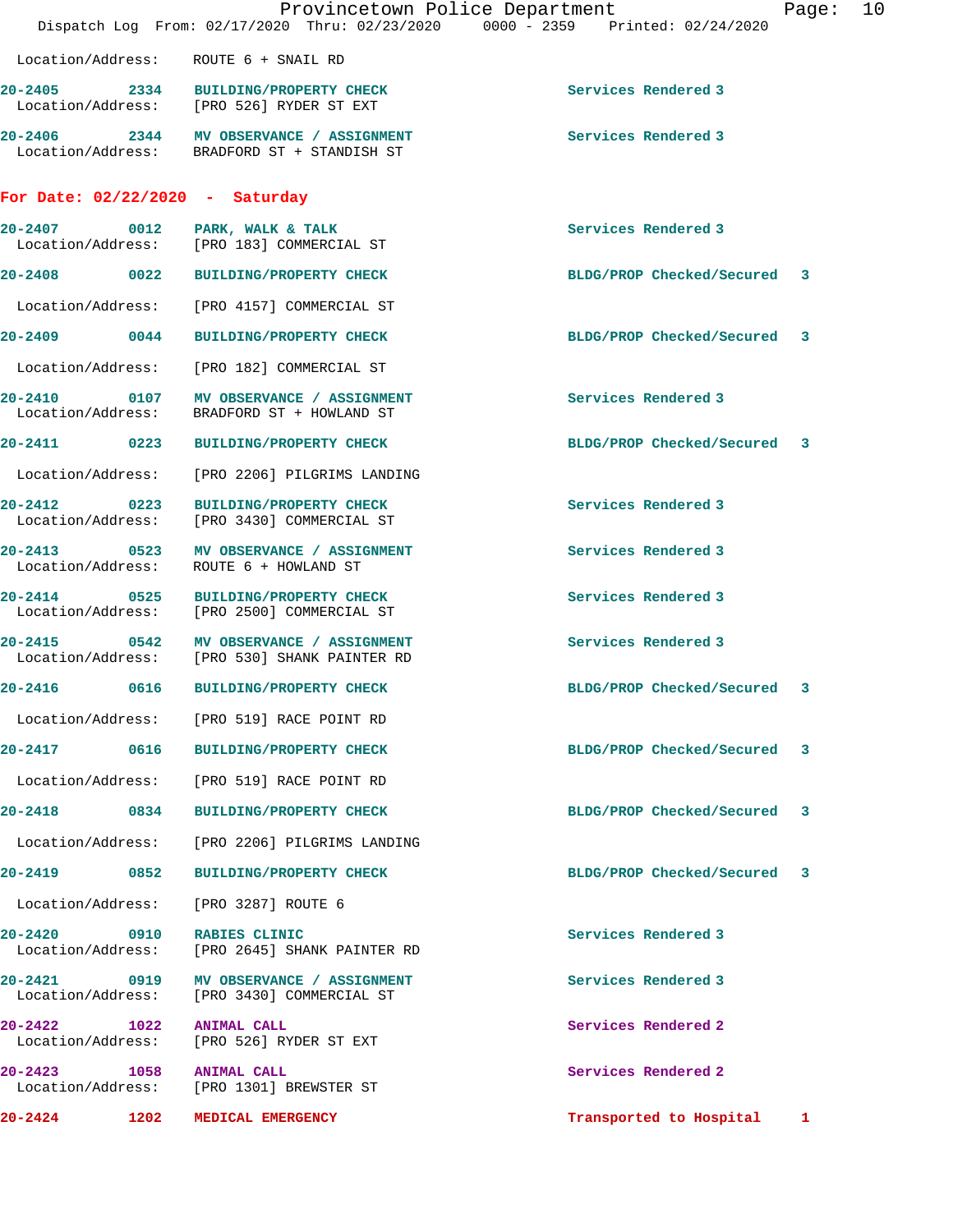|                               |                                                                                     | Provincetown Police Department<br>11<br>Page:<br>Dispatch Log From: 02/17/2020 Thru: 02/23/2020 0000 - 2359 Printed: 02/24/2020 |  |
|-------------------------------|-------------------------------------------------------------------------------------|---------------------------------------------------------------------------------------------------------------------------------|--|
|                               | Location/Address: [PRO 3222] ALDEN ST                                               |                                                                                                                                 |  |
| 20-2425 1310 DISORDERLY       | Location/Address: [PRO 105] COMMERCIAL ST                                           | <b>VERBAL WARNING 1</b>                                                                                                         |  |
|                               | 20-2426 1313 BUILDING/PROPERTY CHECK                                                | BLDG/PROP Checked/Secured 3                                                                                                     |  |
|                               | Location/Address: [PRO 2500] COMMERCIAL ST                                          |                                                                                                                                 |  |
| 20-2428 1344 BY-LAW VIOLATION | Location/Address: [PRO 2343] BREWSTER ST                                            | Services Rendered 2                                                                                                             |  |
|                               | 20-2430 1406 LARCENY / FORGERY / FRAUD<br>Location/Address: [PRO 146] COMMERCIAL ST | Could Not Locate 2                                                                                                              |  |
| 20-2431 1419 ANIMAL CALL      |                                                                                     | Transferred Custody<br>$\mathbf{2}$                                                                                             |  |
|                               | Location/Address: [PRO 366] COMMERCIAL ST                                           |                                                                                                                                 |  |
|                               | 20-2432 1535 PARK, WALK & TALK<br>Location/Address: [PRO 105] COMMERCIAL ST         | Services Rendered 3                                                                                                             |  |
|                               | 20-2433 1711 BUILDING/PROPERTY CHECK                                                | BLDG/PROP Checked/Secured 3                                                                                                     |  |
|                               | Location/Address: [PRO 526] RYDER ST EXT                                            |                                                                                                                                 |  |
| 20-2434 1714 MV STOP          | Location/Address: [PRO 2474] BRADFORD ST                                            | VERBAL WARNING 3                                                                                                                |  |
|                               | 20-2436 2042 BUILDING/PROPERTY CHECK<br>Location/Address: [PRO 2481] TREMONT ST     | Services Rendered 3                                                                                                             |  |
|                               | 20-2437 2055 BUILDING/PROPERTY CHECK                                                | BLDG/PROP Checked/Secured 3                                                                                                     |  |
|                               | Location/Address: [PRO 1783] FRANKLIN ST                                            |                                                                                                                                 |  |
|                               | 20-2438 2118 BUILDING/PROPERTY CHECK<br>Location/Address: [PRO 2500] COMMERCIAL ST  | Services Rendered 3                                                                                                             |  |
| 20-2440 2332                  | MV STOP                                                                             | Citation / Warning Issued 3                                                                                                     |  |
| Location/Address:             | [PRO 2513] ROUTE 6                                                                  |                                                                                                                                 |  |
|                               | 20-2439 2336 MV OBSERVANCE / ASSIGNMENT<br>Location/Address: ROUTE 6 + SNAIL RD     | Services Rendered 3                                                                                                             |  |
|                               | 20-2442 2355 BUILDING/PROPERTY CHECK                                                | BLDG/PROP Checked/Secured 3                                                                                                     |  |
|                               | Location/Address: [PRO 539] SHANK PAINTER RD                                        |                                                                                                                                 |  |
| For Date: 02/23/2020 - Sunday |                                                                                     |                                                                                                                                 |  |
| $20 - 2443$<br>0001           | <b>BAR CHECK</b><br>Location/Address: [PRO 3443] COMMERCIAL ST                      | Services Rendered 3                                                                                                             |  |
|                               | 20-2441 0004 PARK, WALK & TALK<br>Location/Address: [PRO 3870] COMMERCIAL ST        | Services Rendered 3                                                                                                             |  |
| 20-2444 0011                  | <b>BAR CHECK</b><br>Location/Address: [PRO 484] MASONIC PL                          | Services Rendered 3                                                                                                             |  |

20-2445 0101 BUILDING/PROPERTY CHECK **Services Rendered 3** Location/Address: [PRO 60] BRADFORD ST

**20-2446 0107 BUILDING/PROPERTY CHECK Services Rendered 3** 

Location/Address: [PRO 75] CAPTAIN BERTIES WAY

**20-2448 0113 ASSIST DEPARTMENT / MUTUAL AID Services Rendered 3**  Location/Address: [TRU 310] ROUTE 6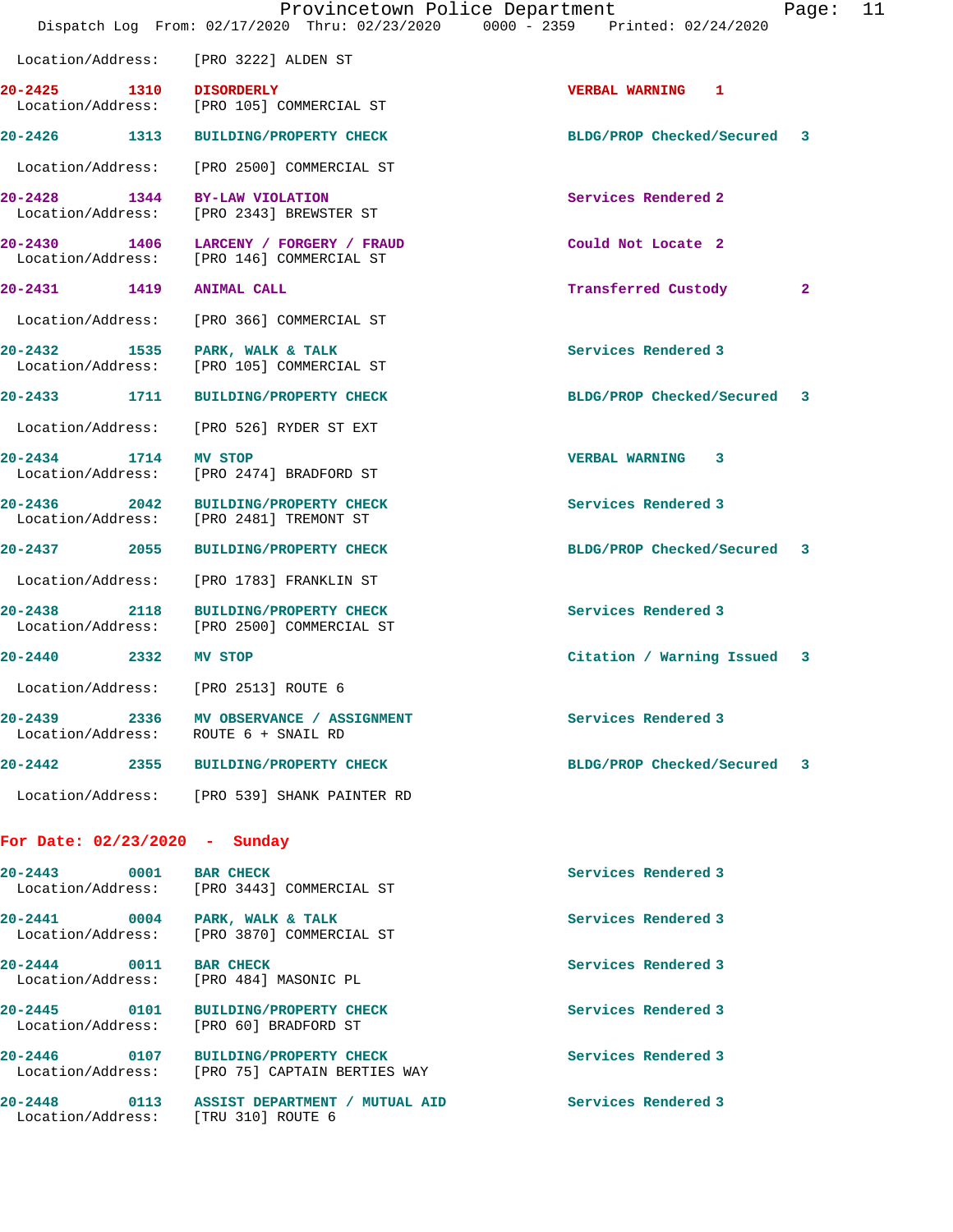**20-2447 0122 BUILDING/PROPERTY CHECK Services Rendered 3** 

Location/Address: [PRO 2490] PROVINCELANDS RD

**20-2449 0543 PARK, WALK & TALK Services Rendered 3**  Location/Address: [PRO 516] RACE POINT RD **20-2450 0750 MV OBSERVANCE / ASSIGNMENT Services Rendered 3**  Location/Address: ROUTE 6 + SNAIL RD **20-2451 0751 BUILDING/PROPERTY CHECK Services Rendered 3**  [PRO 2977] COMMERCIAL ST **20-2452 0821 PARK, WALK & TALK Services Rendered 3**  Location/Address: JOHNSON ST + COMMERCIAL ST **20-2454 0904 MV STOP VERBAL WARNING 3**  Location/Address: [PRO 2479] ROUTE 6 **20-2453 0906 BUILDING/PROPERTY CHECK Services Rendered 3**  [PRO 3259] MACMILLAN WHARF **20-2455 0927 MV STOP VERBAL WARNING 3**  Location/Address: [PRO 146] COMMERCIAL ST 20-2456 1040 MV OBSERVANCE / ASSIGNMENT **Services Rendered 3**  Location/Address: CONWELL ST + ROUTE 6 **20-2459 1247 PROPERTY CHECK REQUEST Services Rendered 3**  Location/Address: [PRO 2559] COMMERCIAL ST **20-2460 1312 BUILDING/PROPERTY CHECK Services Rendered 3**  Location/Address: [PRO 2483] COMMERCIAL ST **20-2461 1316 PARK, WALK & TALK Services Rendered 3**  Location/Address: [PRO 105] COMMERCIAL ST **20-2462 1343 HARASSMENT / THREATS Services Rendered 2**  Location/Address: [PRO 542] SHANK PAINTER RD **20-2463 1359 HARASSMENT / THREATS VERBAL WARNING 2**  [PRO 1952] COMMERCIAL ST **20-2465 1540 BUILDING/PROPERTY CHECK Services Rendered 3**  Location/Address: [PRO 3259] MACMILLAN WHARF **20-2466 1548 MV OBSERVANCE / ASSIGNMENT Services Rendered 3**  Location/Address: [PRO 539] SHANK PAINTER RD **20-2467 1705 PARK, WALK & TALK Services Rendered 3**  Location/Address: [PRO 105] COMMERCIAL ST 20-2468 1706 PARK, WALK & TALK **PARK, 1706 PARK, WALK & TALK** Services Rendered 3 **1706** Extended 3 [PRO 2500] COMMERCIAL ST **20-2469 1720 MEDICAL EMERGENCY Transported to Hospital 1** Location/Address: [PRO 350] COMMERCIAL ST **20-2470 1746 MV OBSERVANCE / ASSIGNMENT Services Rendered 3**  Location/Address: [PRO 2277] BRADFORD ST **20-2471 2005 ALARM - GENERAL False Alarm 1**  Location/Address: [PRO 57] BRADFORD ST **20-2473 2049 MV OBSERVANCE / ASSIGNMENT Services Rendered 3**  Location/Address: ROUTE 6 + SNAIL RD **20-2474 2122 BUILDING/PROPERTY CHECK Services Rendered 3**  Location/Address: **20-2475 2125 BUILDING/PROPERTY CHECK Services Rendered 3**